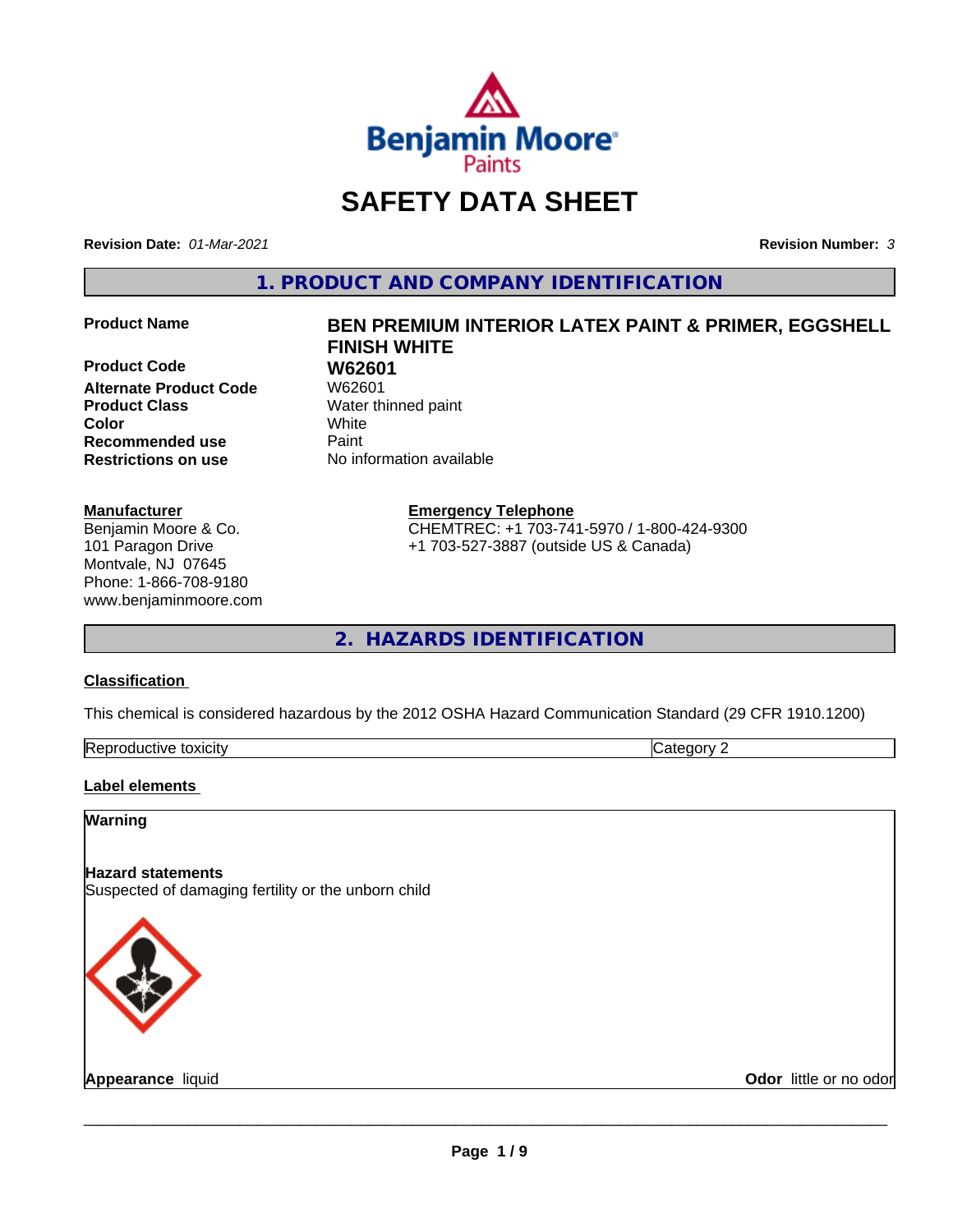#### **Precautionary Statements - Prevention**

Obtain special instructions before use Do not handle until all safety precautions have been read and understood Use personal protective equipment as required

#### **Precautionary Statements - Response**

IF exposed or concerned: Get medical advice/attention

#### **Precautionary Statements - Storage**

Store locked up

#### **Precautionary Statements - Disposal**

Dispose of contents/container to an approved waste disposal plant

#### **Hazards not otherwise classified (HNOC)**

Not applicable

#### **Other information**

No information available

 **WARNING:** This product contains isothiazolinone compounds at levels of <0.1%. These substances are biocides commonly found in most paints and a variety of personal care products as a preservative. Certain individuals may be sensitive or allergic to these substances, even at low levels.

#### **3. COMPOSITION INFORMATION ON COMPONENTS**

| <b>Chemical name</b> | CAS No.    | Weight-%    |
|----------------------|------------|-------------|
| Titanium dioxide     | 13463-67-7 | $20 - 25$   |
| Nepheline svenite    | 37244-96-5 | $5 - 10$    |
| Kaolin, calcined     | 92704-41-1 | - 5         |
| Silica amorphous     | 7631-86-9  | - 5         |
| Trimethylolpropane   | 77-99-6    | $0.1 - 0.5$ |

|                                                  | 4. FIRST AID MEASURES                                                                                    |
|--------------------------------------------------|----------------------------------------------------------------------------------------------------------|
| <b>General Advice</b>                            | No hazards which require special first aid measures.                                                     |
| <b>Eye Contact</b>                               | Rinse thoroughly with plenty of water for at least 15 minutes and consult a<br>physician.                |
| <b>Skin Contact</b>                              | Wash off immediately with soap and plenty of water while removing all<br>contaminated clothes and shoes. |
| <b>Inhalation</b>                                | Move to fresh air. If symptoms persist, call a physician.                                                |
| Ingestion                                        | Clean mouth with water and afterwards drink plenty of water. Consult a physician<br>if necessary.        |
| <b>Most Important</b><br><b>Symptoms/Effects</b> | None known.                                                                                              |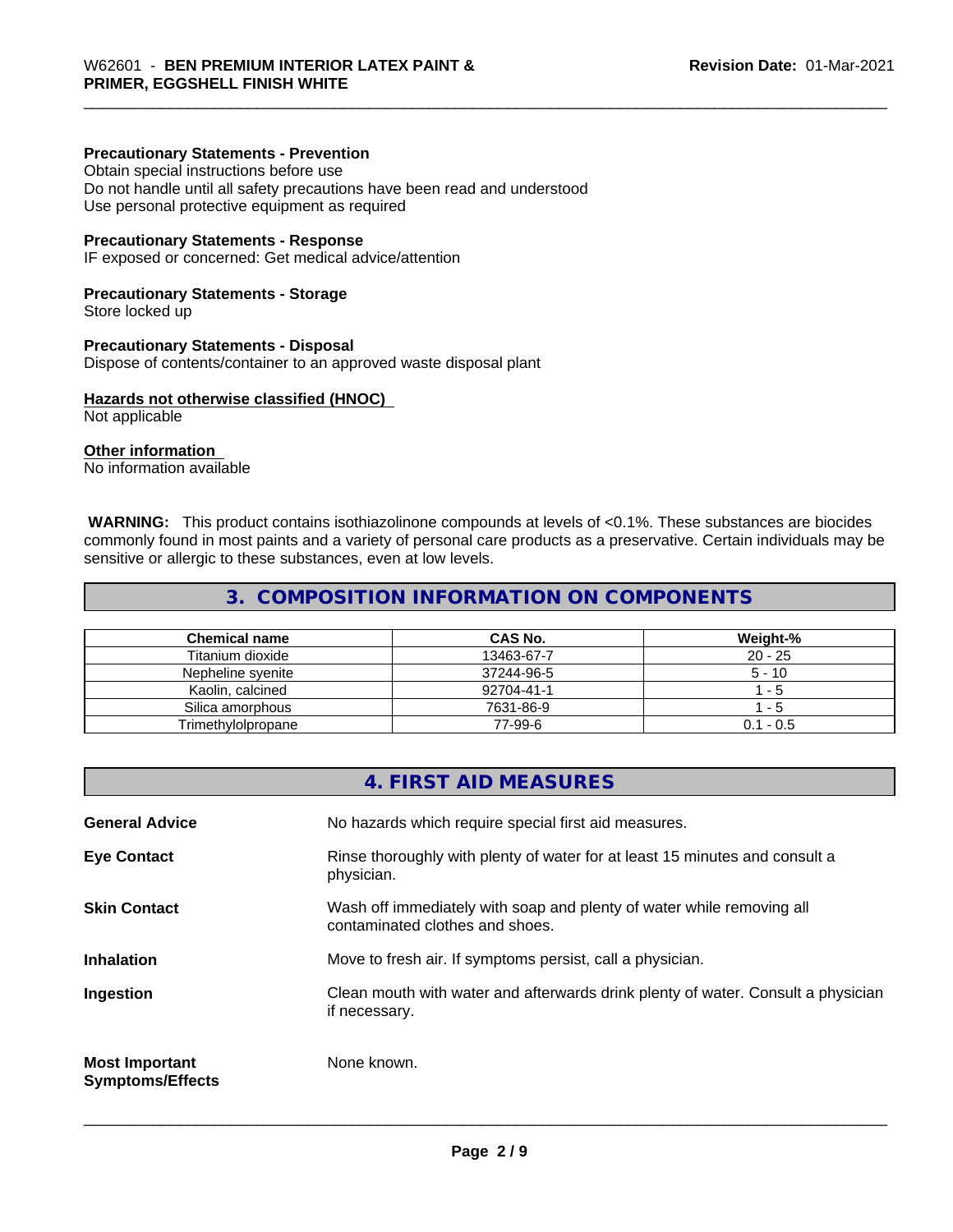| <b>Notes To Physician</b>                                                        | Treat symptomatically.                                                                                                                       |  |
|----------------------------------------------------------------------------------|----------------------------------------------------------------------------------------------------------------------------------------------|--|
|                                                                                  | 5. FIRE-FIGHTING MEASURES                                                                                                                    |  |
| <b>Suitable Extinguishing Media</b>                                              | Use extinguishing measures that are appropriate to local<br>circumstances and the surrounding environment.                                   |  |
| Protective equipment and precautions for firefighters                            | As in any fire, wear self-contained breathing apparatus<br>pressure-demand, MSHA/NIOSH (approved or equivalent)<br>and full protective gear. |  |
| <b>Specific Hazards Arising From The Chemical</b>                                | Closed containers may rupture if exposed to fire or<br>extreme heat.                                                                         |  |
| <b>Sensitivity to mechanical impact</b>                                          | No                                                                                                                                           |  |
| Sensitivity to static discharge                                                  | No                                                                                                                                           |  |
| <b>Flash Point Data</b><br>Flash point (°F)<br>Flash Point (°C)<br><b>Method</b> | Not applicable<br>Not applicable<br>Not applicable                                                                                           |  |
| <b>Flammability Limits In Air</b>                                                |                                                                                                                                              |  |
| Lower flammability limit:<br><b>Upper flammability limit:</b>                    | Not applicable<br>Not applicable                                                                                                             |  |
| Health: 2<br>Flammability: 0<br><b>NFPA</b>                                      | Instability: 0<br><b>Special: Not Applicable</b>                                                                                             |  |
| <b>NFPA Legend</b><br>0 - Not Hazardous<br>1 - Slightly                          |                                                                                                                                              |  |

- 2 Moderate
- 3 High
- 4 Severe

*The ratings assigned are only suggested ratings, the contractor/employer has ultimate responsibilities for NFPA ratings where this system is used.*

*Additional information regarding the NFPA rating system is available from the National Fire Protection Agency (NFPA) at www.nfpa.org.*

### **6. ACCIDENTAL RELEASE MEASURES**

| <b>Personal Precautions</b>      | Avoid contact with skin, eyes and clothing. Ensure adequate ventilation.                             |
|----------------------------------|------------------------------------------------------------------------------------------------------|
| <b>Other Information</b>         | Prevent further leakage or spillage if safe to do so.                                                |
| <b>Environmental precautions</b> | See Section 12 for additional Ecological Information.                                                |
| <b>Methods for Cleaning Up</b>   | Soak up with inert absorbent material. Sweep up and shovel into suitable<br>containers for disposal. |

**7. HANDLING AND STORAGE**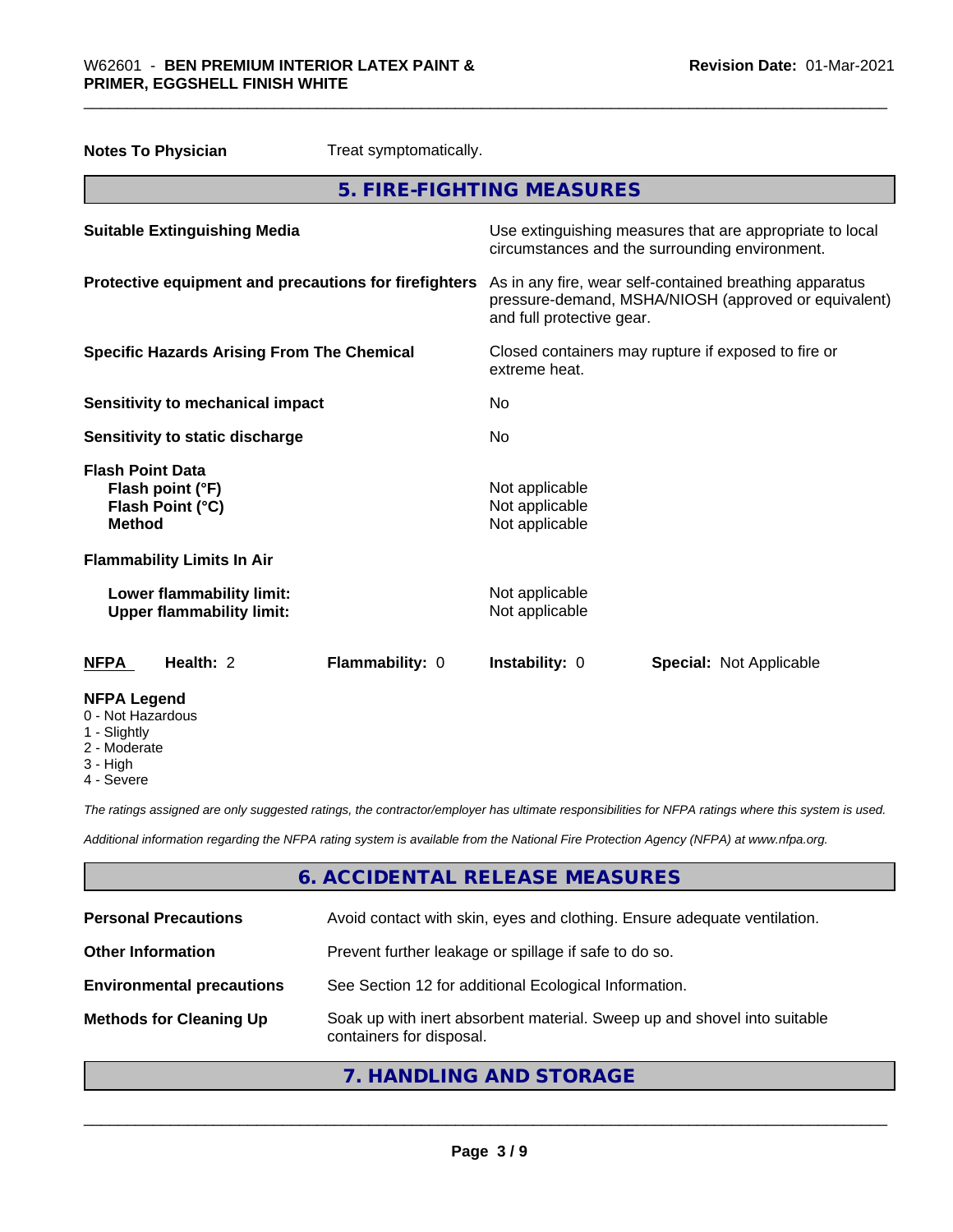| Avoid contact with skin, eyes and clothing. Avoid breathing vapors, spray mists or<br>sanding dust. In case of insufficient ventilation, wear suitable respiratory<br>equipment. |
|----------------------------------------------------------------------------------------------------------------------------------------------------------------------------------|
| Keep container tightly closed. Keep out of the reach of children.                                                                                                                |
| No information available                                                                                                                                                         |
|                                                                                                                                                                                  |

### **8. EXPOSURE CONTROLS/PERSONAL PROTECTION**

#### **Exposure Limits**

| <b>Chemical name</b> | <b>ACGIH TLV</b>         | <b>OSHA PEL</b>           |
|----------------------|--------------------------|---------------------------|
| Titanium dioxide     | TWA: $10 \text{ ma/m}^3$ | <b>TWA</b><br>15 mg/m $3$ |
| Silica amorphous     | N/E                      | <b>TWA</b><br>20 mppcf    |
|                      |                          |                           |

#### **Legend**

ACGIH - American Conference of Governmental Industrial Hygienists Exposure Limits OSHA - Occupational Safety & Health Administration Exposure Limits N/E - Not Established

| <b>Engineering Measures</b> | Ensure adequate ventilation, especially in confined areas. |
|-----------------------------|------------------------------------------------------------|
|-----------------------------|------------------------------------------------------------|

#### **Personal Protective Equipment**

| <b>Eye/Face Protection</b>    | Safety glasses with side-shields.                                        |
|-------------------------------|--------------------------------------------------------------------------|
| <b>Skin Protection</b>        | Protective gloves and impervious clothing.                               |
| <b>Respiratory Protection</b> | In case of insufficient ventilation wear suitable respiratory equipment. |
| <b>Hygiene Measures</b>       | Avoid contact with skin, eyes and clothing. Remove and wash contaminated |

# **9. PHYSICAL AND CHEMICAL PROPERTIES**

clothing before re-use. Wash thoroughly after handling.

| Appearance<br>Odor<br><b>Odor Threshold</b><br>Density (Ibs/gal)<br><b>Specific Gravity</b><br>рH<br><b>Viscosity (cps)</b><br>Solubility(ies)<br><b>Water solubility</b><br><b>Evaporation Rate</b><br>Vapor pressure<br>Vapor density<br>Wt. % Solids<br>Vol. % Solids<br>Wt. % Volatiles<br><b>Vol. % Volatiles</b><br><b>VOC Regulatory Limit (g/L)</b> | liquid<br>little or no odor<br>No information available<br>$11.1 - 11.5$<br>$1.33 - 1.38$<br>No information available<br>No information available<br>No information available<br>No information available<br>No information available<br>No information available<br>No information available<br>$50 - 60$<br>$35 - 45$<br>$40 - 50$<br>$55 - 65$<br>0 |
|-------------------------------------------------------------------------------------------------------------------------------------------------------------------------------------------------------------------------------------------------------------------------------------------------------------------------------------------------------------|--------------------------------------------------------------------------------------------------------------------------------------------------------------------------------------------------------------------------------------------------------------------------------------------------------------------------------------------------------|
| <b>Boiling Point (°F)</b>                                                                                                                                                                                                                                                                                                                                   | 212                                                                                                                                                                                                                                                                                                                                                    |
|                                                                                                                                                                                                                                                                                                                                                             |                                                                                                                                                                                                                                                                                                                                                        |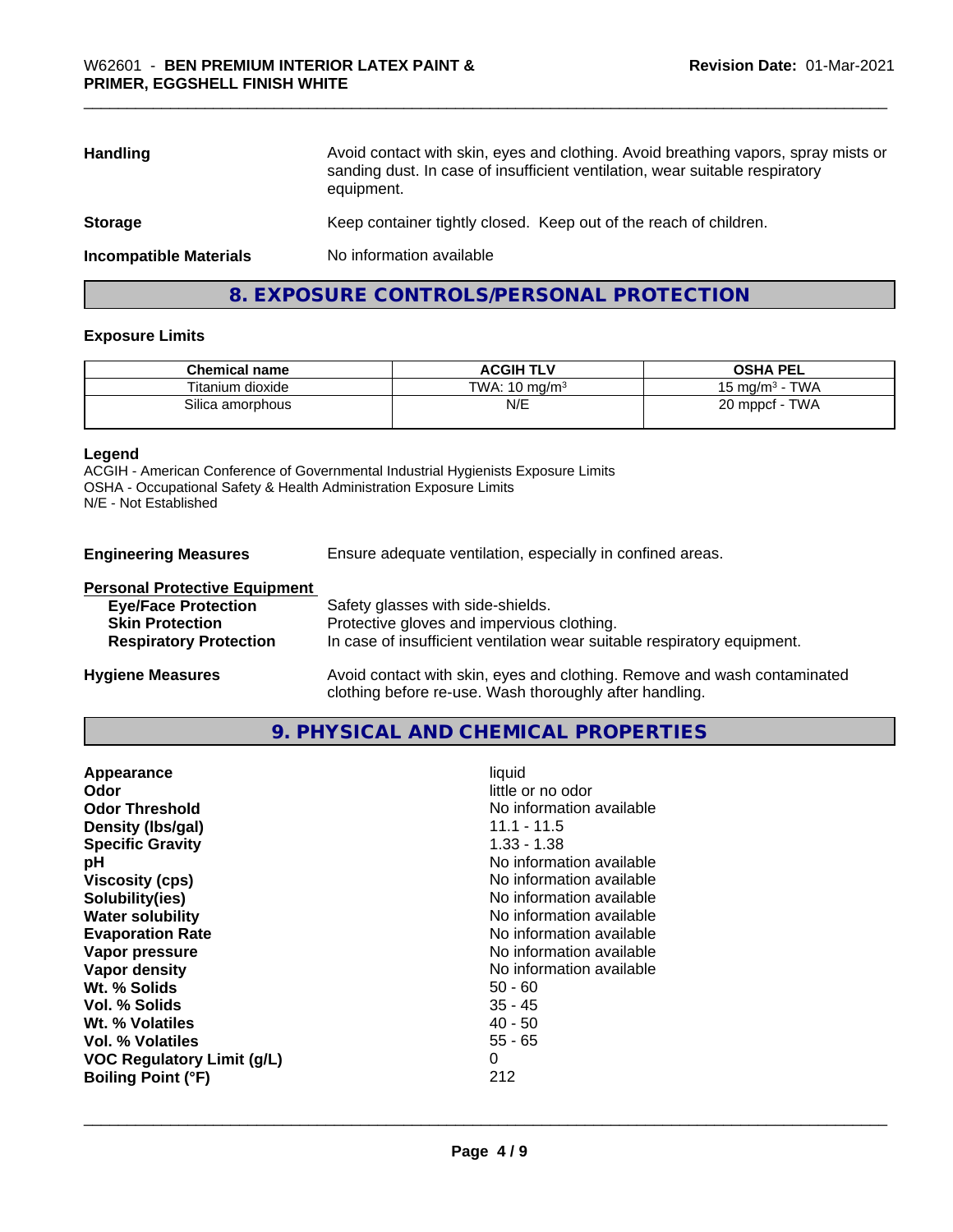| 100                      |
|--------------------------|
| 32                       |
| 0                        |
| Not applicable           |
| Not applicable           |
| Not applicable           |
| Not applicable           |
| Not applicable           |
| Not applicable           |
| No information available |
| No information available |
| No information available |
| No information available |
| No information available |
|                          |

**No information available** 

# **10. STABILITY AND REACTIVITY**

| <b>Reactivity</b>                         | Not Applicable                           |
|-------------------------------------------|------------------------------------------|
| <b>Chemical Stability</b>                 | Stable under normal conditions.          |
| <b>Conditions to avoid</b>                | Prevent from freezing.                   |
| <b>Incompatible Materials</b>             | No materials to be especially mentioned. |
| <b>Hazardous Decomposition Products</b>   | None under normal use.                   |
| <b>Possibility of hazardous reactions</b> | None under normal conditions of use.     |

# **11. TOXICOLOGICAL INFORMATION**

| <b>Product Information</b>                                                                   |                                                                                                                                                                                                                                                                                                              |
|----------------------------------------------------------------------------------------------|--------------------------------------------------------------------------------------------------------------------------------------------------------------------------------------------------------------------------------------------------------------------------------------------------------------|
| Information on likely routes of exposure                                                     |                                                                                                                                                                                                                                                                                                              |
| <b>Principal Routes of Exposure</b>                                                          | Eye contact, skin contact and inhalation.                                                                                                                                                                                                                                                                    |
| <b>Acute Toxicity</b>                                                                        |                                                                                                                                                                                                                                                                                                              |
| <b>Product Information</b>                                                                   | No information available                                                                                                                                                                                                                                                                                     |
|                                                                                              | Symptoms related to the physical, chemical and toxicological characteristics                                                                                                                                                                                                                                 |
| <b>Symptoms</b>                                                                              | No information available                                                                                                                                                                                                                                                                                     |
|                                                                                              | Delayed and immediate effects as well as chronic effects from short and long-term exposure                                                                                                                                                                                                                   |
| Eye contact<br><b>Skin contact</b><br><b>Inhalation</b><br>Ingestion<br><b>Sensitization</b> | May cause slight irritation.<br>Substance may cause slight skin irritation. Prolonged or repeated contact may dry<br>skin and cause irritation.<br>May cause irritation of respiratory tract.<br>Ingestion may cause gastrointestinal irritation, nausea, vomiting and diarrhea.<br>No information available |
|                                                                                              |                                                                                                                                                                                                                                                                                                              |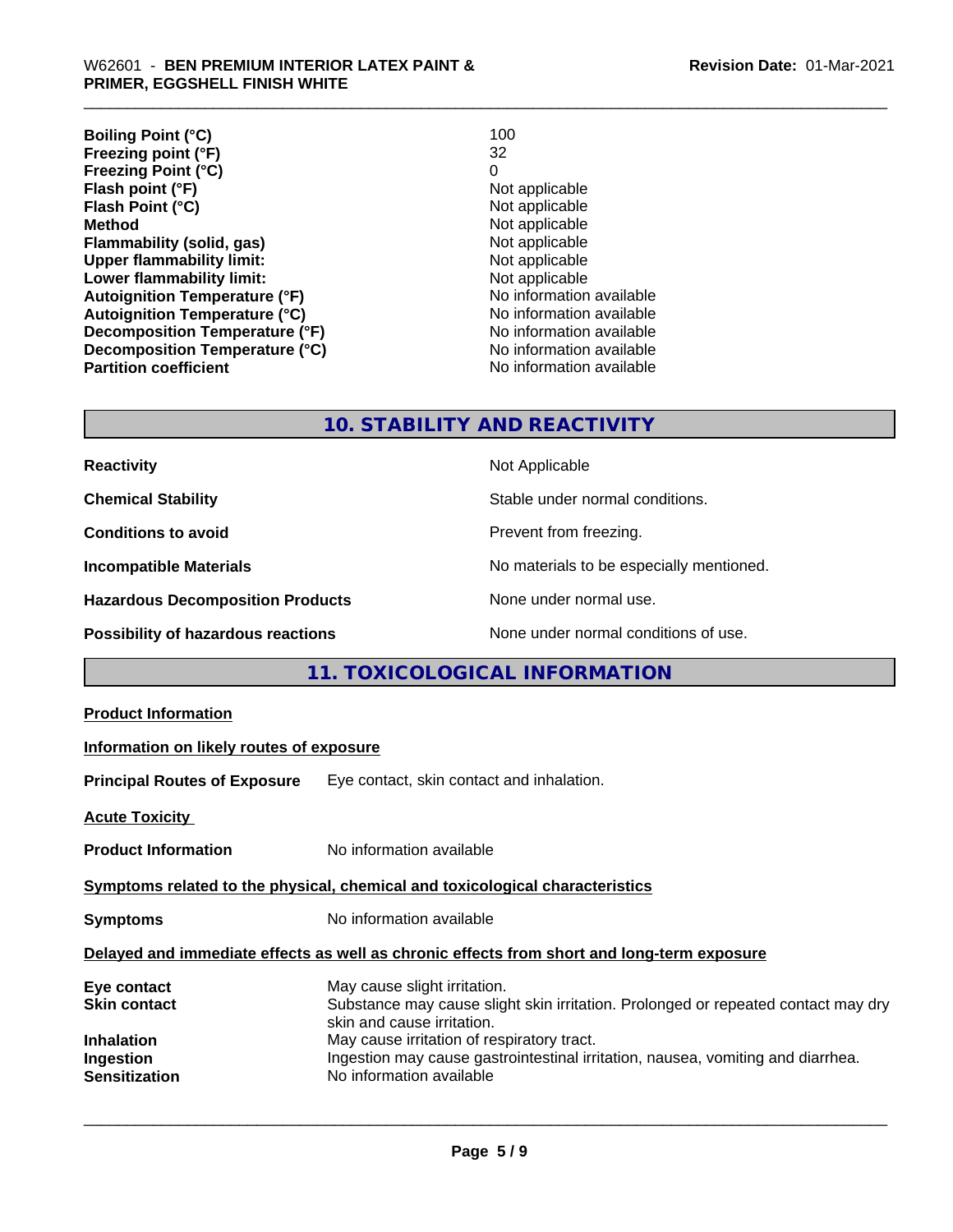| <b>Neurological Effects</b>     | No information available.                                                       |
|---------------------------------|---------------------------------------------------------------------------------|
| <b>Mutagenic Effects</b>        | No information available.                                                       |
| <b>Reproductive Effects</b>     | Possible risk of impaired fertility. Possible risk of harm to the unborn child. |
| <b>Developmental Effects</b>    | No information available.                                                       |
| <b>Target organ effects</b>     | No information available.                                                       |
| <b>STOT - single exposure</b>   | No information available.                                                       |
| <b>STOT - repeated exposure</b> | No information available.                                                       |
| Other adverse effects           | No information available.                                                       |
| <b>Aspiration Hazard</b>        | No information available                                                        |

#### **Numerical measures of toxicity**

#### **The following values are calculated based on chapter 3.1 of the GHS document**

| <b>ATEmix (oral)</b>   | 41747 mg/kg  |
|------------------------|--------------|
| <b>ATEmix (dermal)</b> | 175994 mg/kg |

#### **Component Information**

| Chemical name                  | Oral LD50                                      | Dermal LD50             | Inhalation LC50         |
|--------------------------------|------------------------------------------------|-------------------------|-------------------------|
| Titanium dioxide<br>13463-67-7 | $> 10000$ mg/kg (Rat)                          |                         |                         |
| Kaolin, calcined<br>92704-41-1 | $>$ 2000 mg/kg (Rat)                           |                         |                         |
| Silica amorphous<br>7631-86-9  | $= 7900$ mg/kg (Rat)                           | $>$ 2000 mg/kg (Rabbit) | $> 2.2$ mg/L (Rat) 1 h  |
| Trimethylolpropane<br>77-99-6  | $= 14100$ mg/kg (Rat)<br>$= 14000$ mg/kg (Rat) |                         | $> 0.29$ mg/L (Rat) 4 h |

#### **Chronic Toxicity**

#### **Carcinogenicity**

*The information below indicateswhether each agency has listed any ingredient as a carcinogen:.*

| <b>Chemical</b><br>name                                                                                                                         | <b>IARC</b>                    | <b>NTP</b> | ດຂ⊔∧<br>∪אח    |
|-------------------------------------------------------------------------------------------------------------------------------------------------|--------------------------------|------------|----------------|
|                                                                                                                                                 | .<br>2B<br>Possible<br>· Human |            | Listed<br>____ |
| <b>The Contract of the Contract of the Contract of the Contract of the Contract of the Contract of the Contract o</b><br>n dioxide<br>l itanıum | Carcinogen                     |            |                |

• Although IARC has classified titanium dioxide as possibly carcinogenic to humans (2B), their summary concludes: "No significant exposure to titanium dioxide is thought to occur during the use of products in which titanium dioxide is bound to other materials, such as paint."

#### **Legend**

IARC - International Agency for Research on Cancer NTP - National Toxicity Program OSHA - Occupational Safety & Health Administration

**12. ECOLOGICAL INFORMATION**

#### **Ecotoxicity Effects**

The environmental impact of this product has not been fully investigated.

#### **Product Information**

#### **Acute Toxicity to Fish**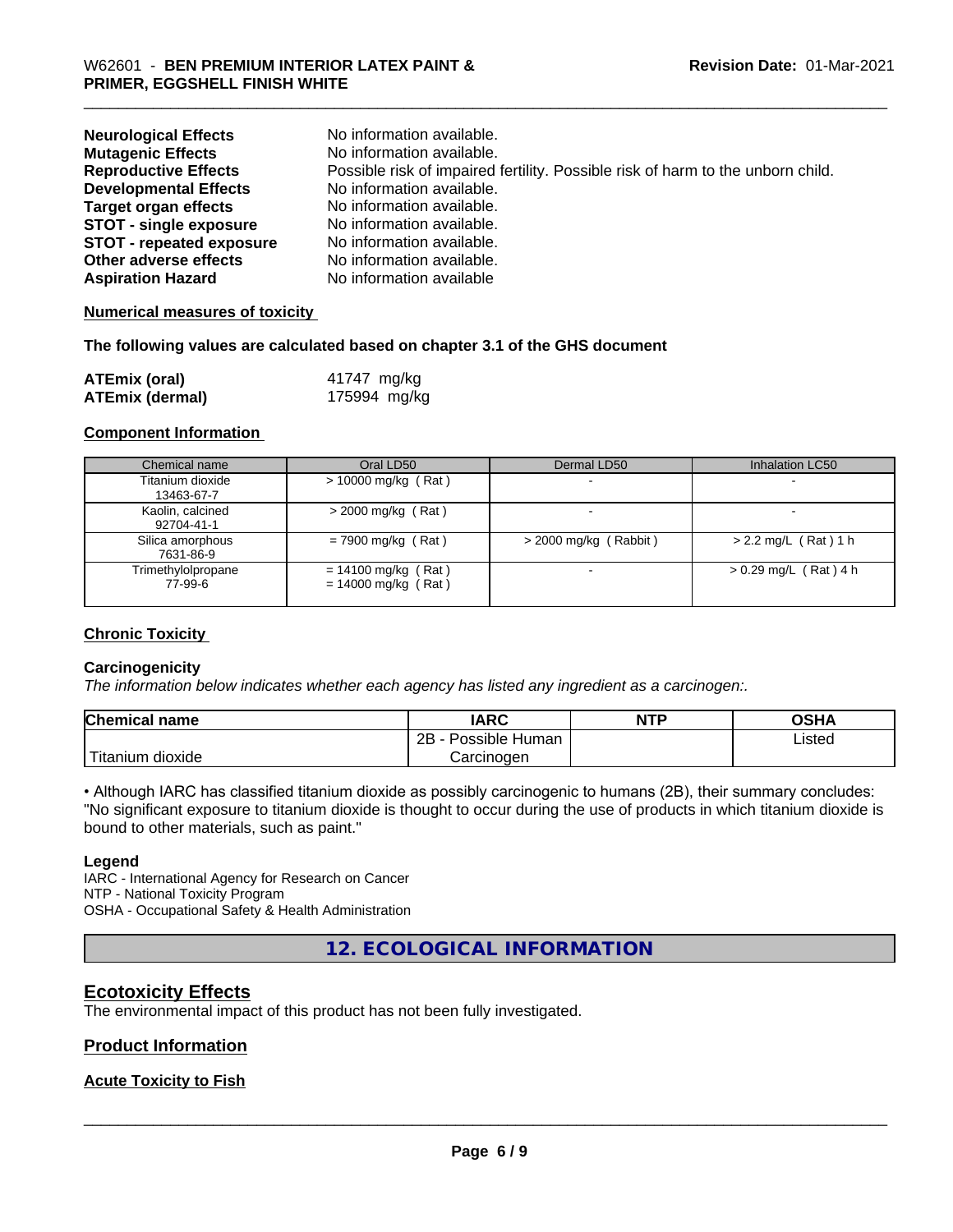#### No information available

# **Acute Toxicity to Aquatic Invertebrates**

No information available

## **Acute Toxicity to Aquatic Plants**

No information available

#### **Persistence / Degradability**

No information available.

#### **Bioaccumulation**

There is no data for this product.

#### **Mobility in Environmental Media**

No information available.

#### **Ozone**

No information available

#### **Component Information**

#### **Acute Toxicity to Fish**

Titanium dioxide  $LC50:$  > 1000 mg/L (Fathead Minnow - 96 hr.)

#### **Acute Toxicity to Aquatic Invertebrates**

No information available

#### **Acute Toxicity to Aquatic Plants**

No information available

# **International Inventories**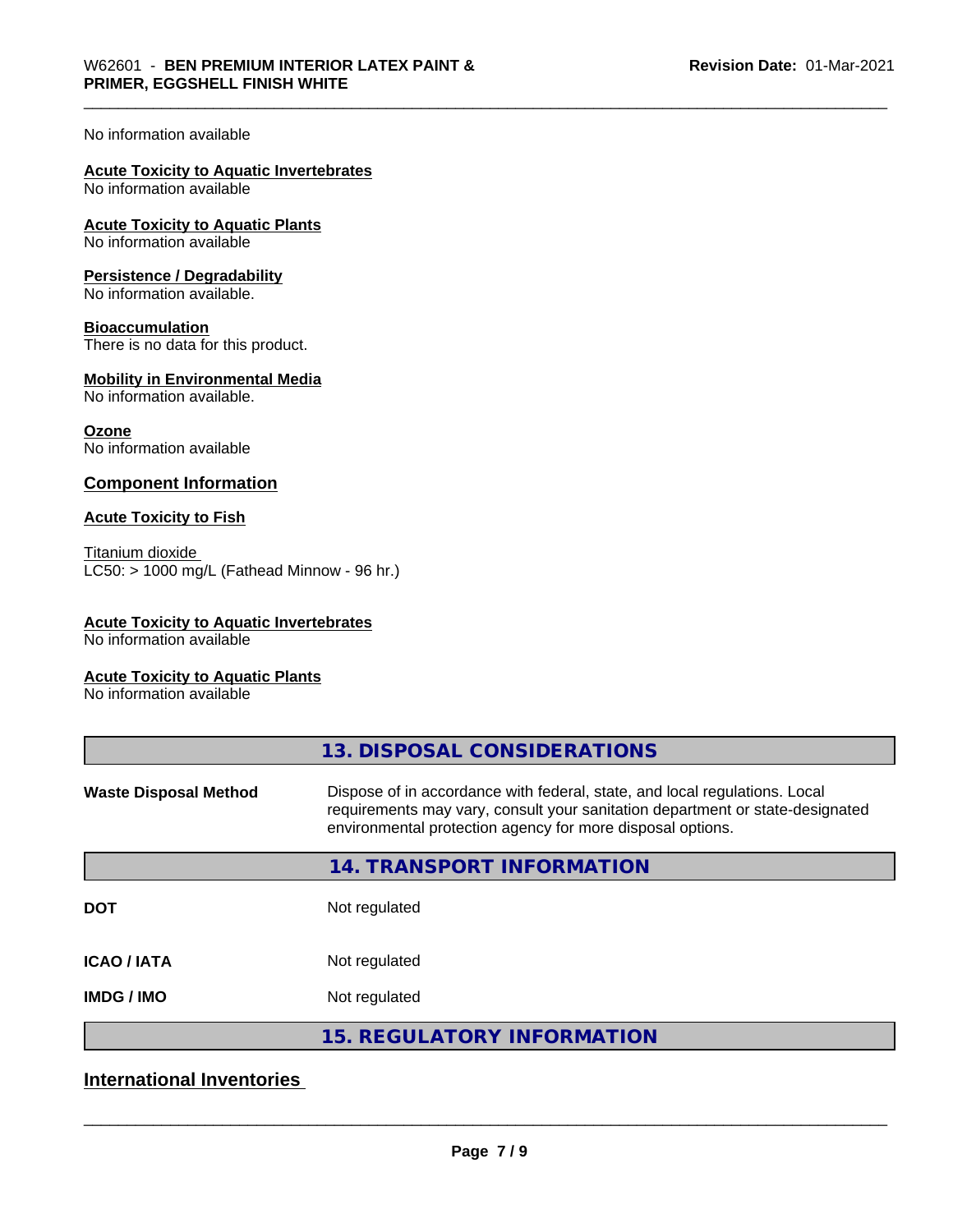| <b>TSCA: United States</b> | Yes - All components are listed or exempt. |
|----------------------------|--------------------------------------------|
| <b>DSL: Canada</b>         | Yes - All components are listed or exempt. |

### **Federal Regulations**

| SARA 311/312 hazardous categorization |     |  |
|---------------------------------------|-----|--|
| Acute health hazard                   | Nο  |  |
| Chronic Health Hazard                 | Yes |  |

| .   |  |
|-----|--|
| N٥  |  |
| No. |  |
| N٥  |  |
|     |  |

#### **SARA 313**

Section 313 of Title III of the Superfund Amendments and Reauthorization Act of 1986 (SARA). This product contains a chemical or chemicals which are subject to the reporting requirements of the Act and Title 40 of the Code of Federal Regulations, Part 372:

*None*

#### **Clean Air Act,Section 112 Hazardous Air Pollutants (HAPs) (see 40 CFR 61)**

This product contains the following HAPs:

*None*

### **US State Regulations**

#### **California Proposition 65**

**AVIMARNING:** Cancer and Reproductive Harm– www.P65warnings.ca.gov

#### **State Right-to-Know**

| hemical name<br>- - - -         | $\cdots$<br>MЭ<br>-999011496119 | ∴Jerse<br><b>Nev</b> | Pennsvlvania |
|---------------------------------|---------------------------------|----------------------|--------------|
| ÷.<br><br>dioxide<br>l itanium. |                                 |                      |              |
| Silica<br>amorphous             |                                 |                      |              |

#### **Legend**

X - Listed

| <b>16. OTHER INFORMATION</b>                                                                               |               |                 |                      |          |  |
|------------------------------------------------------------------------------------------------------------|---------------|-----------------|----------------------|----------|--|
| $HMIS -$                                                                                                   | Health: $2^*$ | Flammability: 0 | <b>Reactivity: 0</b> | $PPE: -$ |  |
| <b>HMIS Legend</b><br>0 - Minimal Hazard<br>1 - Slight Hazard<br>2 - Moderate Hazard<br>3 - Serious Hazard |               |                 |                      |          |  |